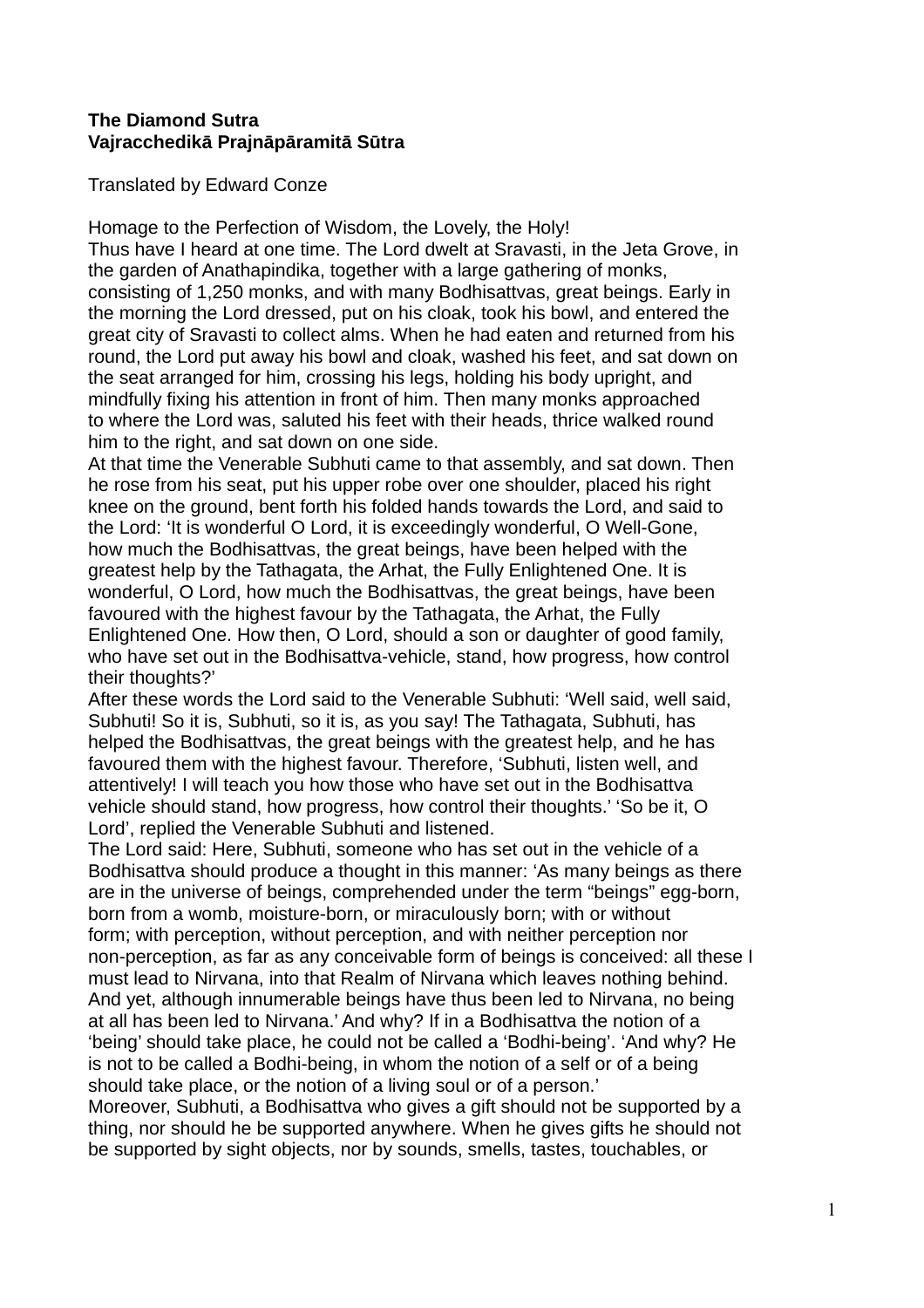mind-objects. For, Subhuti, the Bodhisattva, the great being should give gifts in such a way that he is not supported by the notion of a sign. And why? Because the heap of merit of that Bodhi-being, who unsupported gives a gift, is not easy to measure. What do you think, Subhuti, is the extent of space in the East easy to measure? Subhuti replied: No indeed, O Lord. The Lord asked: In like manner, is it easy to measure the extent of space in the South, West or North, downwards, upwards, in the intermediate directions, in all the ten directions all round? Subhuti replied: No indeed, O Lord. The Lord said: Even so the heap of merit of that Bodhi being who unsupported gives a gift is not easy to measure. That is why, Subhuti, those who have set out in the Bodhisattva vehicle, should give gifts without being supported by the notion of a sign. The Lord continued: 'What do you think, Subhuti, can the Tathagata be seen by the possession of his marks?' Subhuti replied: 'No indeed, O Lord. And why? What has been taught by the Tathagata as the possession of marks, that is truly a no-possession of no-marks.' The Lord said: 'Wherever there is possession of marks, there is fraud, wherever there is no-possession of no-marks there is no fraud. Hence the Tathagata is to be seen from no marks as marks.' Subhuti asked: Will there be any beings in the future period, in the last time, in the last epoch, in the last 500 years, at the time of the collapse of the good doctrine who, when these words of the Sutra are being taught, will understand their truth? The Lord replied: Do not speak thus,Subhuti! Yes, even then there will be such beings. For even at that time, Subhuti, there will be Bodhisattvas who are gifted with good conduct, gifted, with virtuous qualities, gifted with wisdom, and who, when these words of the Sutra are being taught, will understand their truth. And these Bodhisattvas, Subhuti, will not be such as have honoured only one single Buddha,nor such as have planted their roots of merit under one single Buddha only. On the contrary,Subhuti, those Bodhisattvas who, when these words of the Sutra are being taught, will find even one single thought of serene faith, they will be such as have honoured many hundreds of thousands of Buddhas, such as have planted their roots of merit under many hundreds of thousands of Buddhas. Known they are, Subhuti, to the Tathagata through his Buddha cognition, seen they are, Subhuti, by the Tathagata with his Buddha-eye, fully known they are, Subhuti, to the Tathagata. And they all, Subhuti, will beget and acquire an immeasurable and incalculable heap of merit.

And why? Because, Subhuti, in these Bodhisattvas (1) no perception of a self takes place, (2) no perception of a being, (3) no perception of a soul, (4) no perception of a person. Nor do these Bodhisattvas have (5) a perception of a dharma, or (6) a perception of a no-dharma. (7) No perception or (8) nonperception takes place in them.

And why? If, Subhuti, these Bodhisattvas should have a perception of either a dharma, or a no-dharma, they would thereby seize on a self, a being, a soul, or a person. And why?Because a Bodhisattva should not seize on either a dharma or a no-dharma. Therefore this saying has been taught by the Tathagata with a hidden meaning: 'Those who know the discourse on dharma as like unto a raft, should forsake dharmas, still more so no-dharmas.'

The Lord asked: What do you think, Subhuti, is there any dharma which the Tathagata has fully known as 'the utmost, right and perfect enlightenment, or is there any dharma which the Tathagata has demonstrated? Subhuti replied: No, not as I understand what the Lord has said. And why? This dharma which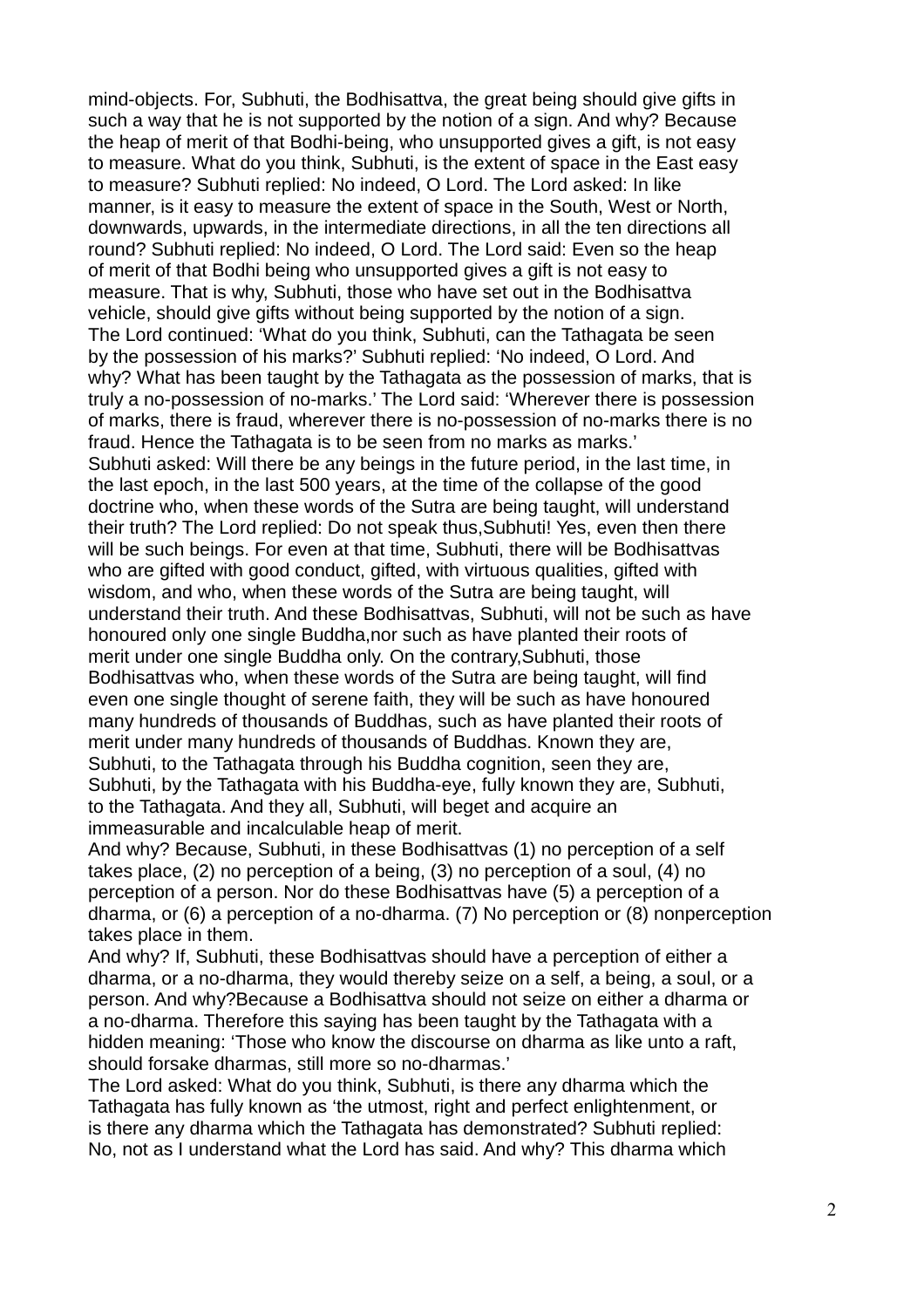the Tathagata has fully known or demonstrated it cannot be grasped, it cannot be talked about, it is neither a dharma nor a no-dharma. And why? Because an Absolute exalts the Holy Persons.

The Lord then asked: What do you think, Subhuti, if a son or daughter of good family had filled this world system of 1,000 million worlds with the seven precious things, and then gave it as a gift to the Tathagatas, Arhats, Fully Enlightened Ones, would they on the strength of that beget a great heap of merit? Subhuti replied: Great, O Lord, great, O Well-Gone, would that heap of merit be! And why? Because the Tathagata spoke of the 'heap of merit' as a non heap. That is how the Tathagata speaks of 'heap of merit'. The Lord said: But if someone else were to take from this discourse on dharma but one stanza of four lines, and would demonstrate and illuminate it in full detail to others, then he would on the strength of that beget a still greater heap of merit, immeasurable and incalculable. And why? Because from it has issued the utmost, right and perfect enlightenment of the Tathagatas, Arhats, Fully Enlightened Ones, and from it have issued the Buddhas, the Lords. And why? For the Tathagata has taught that the dharmas special to the Buddhas are just not a Buddha's special dharmas. That is why they are called 'the dharmas special to the Buddhas'. The Lord asked: What do you think, Subhuti, does it occur to the Stream winner, 'by me has the fruit of a Stream winner been attained'? Subhuti replied: No indeed, O Lord. And why?Because, O Lord, he has not won any dharma. Therefore is he called a Stream-winner. No sight-object has been won, no sounds, smells, tastes, touchables, or objects of mind. That is why he is called a 'Stream winner'. If, O Lord, it would occur to a Streamwinner, 'by me has a Streamwinner's fruit been attained', then that would be in him a seizing on a self, seizing on a being, seizing on a soul, seizing on a person. The Lord asked: What do you think, Subhuti,does it then occur to the Once-Returner, 'by me has the fruit of a Once-Returner been attained'? Subhuti replied: No indeed, O Lord. And why? Because there is not any dharma that has won Once-Returnership. That is why he is called a 'Once-Returner'. The Lord asked:What do you think, Subhuti, does it then occur to the Never-Returner 'by me has the fruit of a Never-Returner been attained'? Subhuti replied: No indeed, O Lord. And why? Because there is not any dharma that has won Never Returnership. Therefore is he called a 'Never-Returner'.

The Lord asked: What do you think, Subhuti, does it then occur to the Arhat, 'by me has Arhatship been attained'?

Subhuti: No indeed, O Lord. And why? Because no dharma is called 'Arhat'. That is why he is called an Arhat. If, O Lord, it would occur to an Arhat. 'by mehas Arhatship been attained', then that would be in him a seizing on a self, seizing on a being,seizing on a soul, seizing on a person. And why? I am, O Lord, the one whom the Tathagata,the Arhat, the Fully Enlightened One has pointed out as the foremost of those who dwell in Peace. I am, O Lord, an Arhat free from greed. And yet, O Lord, it does not occur to me, 'an Arhat am I and free from greed'. If, O Lord, it could occur to me that I have attained Arhatship, then the Tathagata would not have declared of me that 'Subhuti,

this son of good family, who is the foremost of those who dwell in Peace, does not dwell anywhere; that is why he is called "a dweller in Peace, a dweller in Peace"'.

The Lord asked: What do you think, Subhuti, is there any dharma which the Tathagata has learned from Dipankara, the Tathagata, the Arhat, the Fully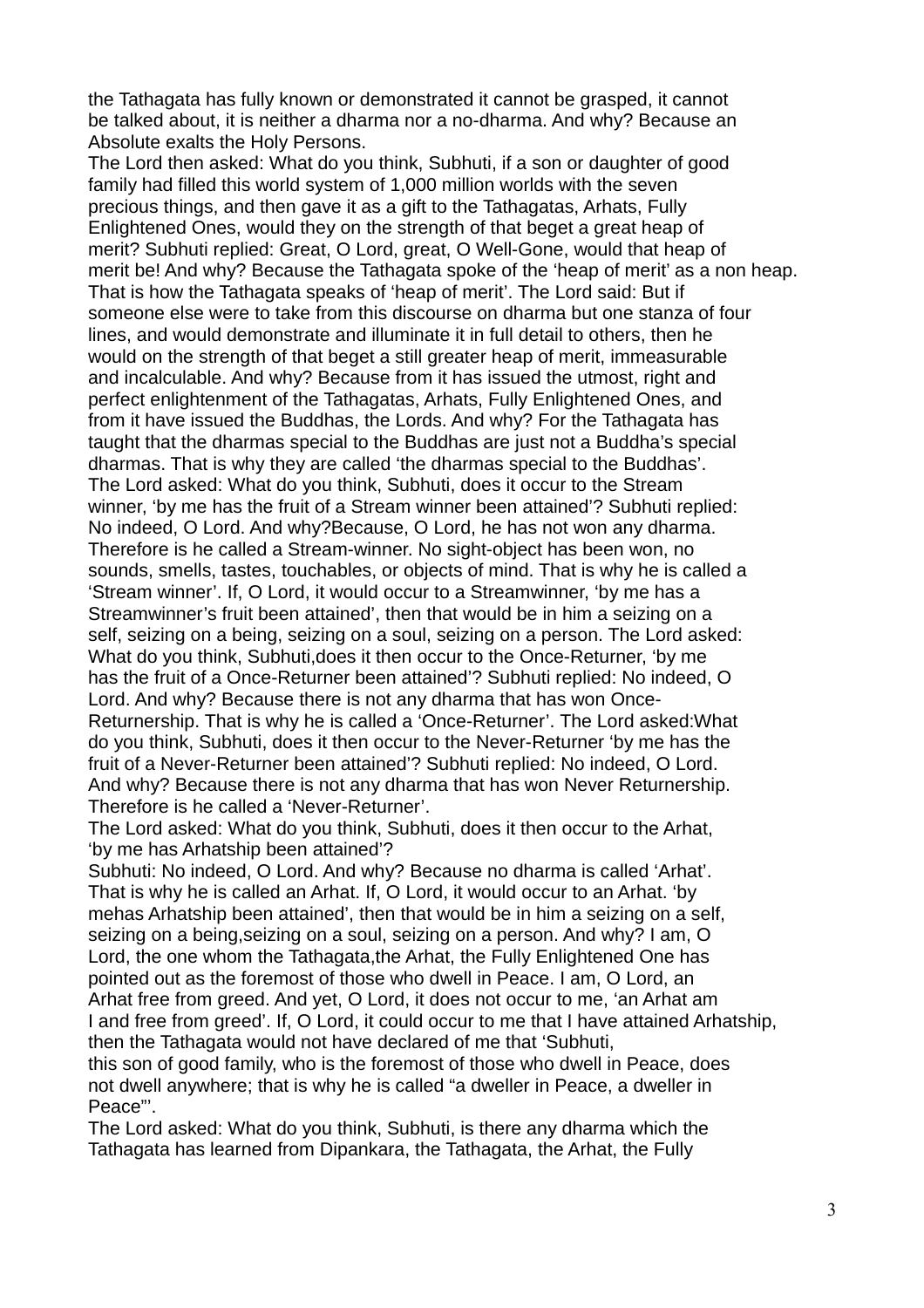Enlightened One? Subhuti replied: Not so, O Lord, there is not. The Lord said: If any Bodhisattva would say, 'I will create harmonious Buddhafields', he would speak falsely. And why? 'The harmonies of Buddhafields, the harmonies of Buddhafields', Subhuti, as no-harmonies have they been taught by the Tathagata. Therefore he spoke of 'harmonious Buddhafields'.

Therefore then, Subhuti, the Bodhisattva, the great being, should produce an unsupported thought, i.e. a thought which is nowhere supported, a thought unsupported by sights, sounds,smells, tastes, touchables or mind-objects. Suppose, Subhuti, there were a man endowed with a body, a huge body, so that he had a personal existence like Sumeru, king of mountains. Would that, Subhuti, be a huge personal existence? Subhuti replied: Yes, huge, O Lord, huge, O Well-Gone, would his personal existence be. And why so? 'Personal existence, personal existence', as no-existence has that been taught by the Tathagata; for not, O Lord, is that existence or non-existence. Therefore is it called 'personal existence'.

The Lord asked: What do you think, Subhuti, if there were as many Ganges rivers as there are grains of sand in the large river Ganges, would the grains of sand in them be many? Subhuti replied: Those Ganges rivers would indeed be many, much more so the grains of sand in them. The Lord said: This is what I announce to you, Subhuti, this is what I make known to you, if some woman or man had filled with the seven precious things as many world systems as there are grains of sand in those Ganges rivers, and would give them as a gift to the Tathagatas, Arhats, fully Enlightened Ones what do you think, Subhuti, would that woman or man on the strength of that beget a great heap of merit? Subhuti replied: Great, O Lord, great O Well-Gone, would that heap of merit be, immeasurable and incalculable. The Lord said:But if a son or daughter of good family had taken from this discourse on dharma but one stanza of four lines, and were to demonstrate and illuminate it to others, then they would on the strength of that beget a still greater heap of merit, immeasurable and incalculable. Moreover, Subhuti, that spot of earth where one has taken from this discourse on dharma but one stanza of four lines, taught or illumined it, that spot of earth will be a veritable shrine for the whole world with its gods, men and Asuras. What then should we say of those who will bear in mind this discourse on dharma in its entirety, who will recite, study, and illuminate it in full detail for others! Most wonderfully blest, Subhuti, they will be! And on that spot of earth, Subhuti, either the Teacher dwells, or a sage representing him. Subhuti asked: What then, O Lord, is this discourse on dharma, and how should I bear it in mind? The Lord replied: This discourse on dharma, Subhuti, is called 'Wisdom which has gone beyond', and as such should you bear it in mind!

And why? Just that which the Tathagata has taught as the wisdom which has gone beyond,just that He has taught as not gone beyond. Therefore is it called 'Wisdom which has gone beyond'. What do you think, Subhuti, is there any dharma which the Tathagata has taught?Subhuti replied: No indeed, O Lord, there is not. The Lord said: When, Subhuti, you consider the number of particles of dust in this world system of 1,000 million worlds-would they be many? Subhuti replied: Yes, O Lord. Because what was taught as particles of dust by the Tathagata, as no-particles that was taught by the Tathagata. Therefore are they called 'particles of dust'. And this world-system the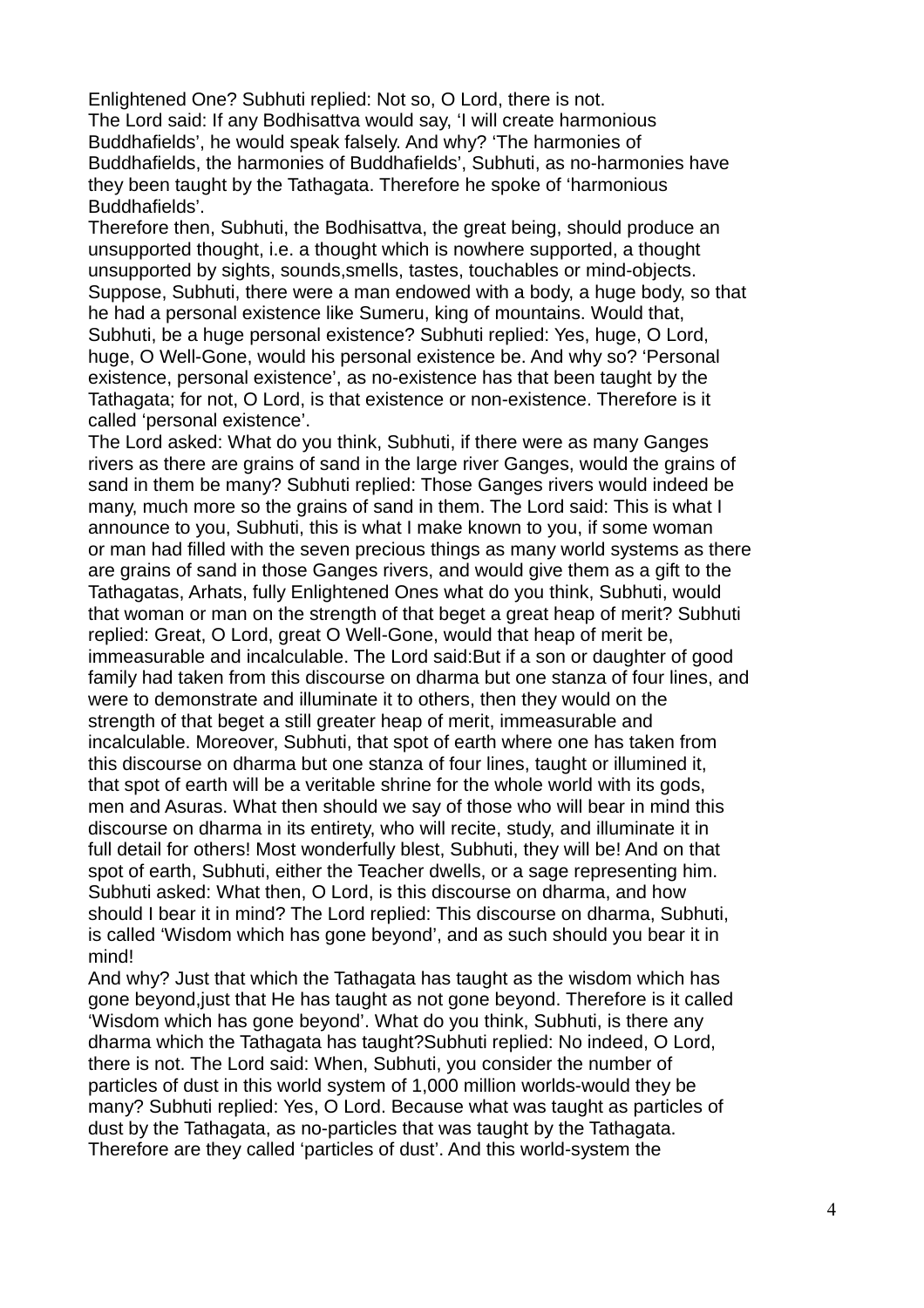Tathagata has taught as no-system. Therefore is it called a 'world system'. The Lord asked: What do you think, Subhuti, can the Tathagata be seen by means of the thirty-two marks of the superman? Subhuti replied: No indeed, O Lord. And why? Because those thirty-two marks of the superman which were taught by the Tathagata, they are really no-marks. Therefore are they called 'the thirtytwo marks of the superman'.

The Lord said: And again, Subhuti, suppose a woman or a man were to renounce all their belongings as many times as there are grains of sand in the river Ganges; and suppose that someone else, after taking from this discourse on Dharma but one stanza of four lines, would demonstrate it to others. Then this latter on the strength of that would beget a greater heap of merit, immeasurable and incalculable.

Thereupon the impact of Dharma moved the Venerable Subhuti to tears. Having wiped away his tears, he thus spoke to the Lord: It is wonderful, O Lord, it is exceedingly wonderful, O Well-Gone, how well the Tathagata has taught this discourse on Dharma. Through it cognition has been produced in me. Not have I ever before heard such a discourse on Dharma. Most wonderfully blest will be those who, when this Sutra is being taught, will produce a true perception. And that which is true perception, that is indeed no perception. Therefore the Tathagata teaches, 'true perception, true perceptions'. It is not difficult for me to accept and believe this discourse on Dharma when it is being taught. But those beings who will be in a future period, in the last time, in the last epoch, in the last 500 years, at the time of the collapse of the good doctrine, and who, O Lord, will take up this discourse on Dharma, bear it in mind, recite it, study it, and illuminate it in full detail for others, these will be most wonderfully blest. In them, however, no perception of a self will take place, or of a being, a soul, or a person. And why? That, O Lord, which is perception of self, that is indeed no perception. That which is perception of a being, a soul or a person, that is indeed no perception. And why? Because the Buddhas, the Lords have left all perceptions behind.

The Lord said: So it is, Subhuti. Most wonderfully blest will be those beings who, on hearing this Sutra, will not tremble, nor be frightened, or terrified. And why? The Tathagata has taught this as the highest (parama-) perfection (paramita). And what the Tathagata teaches as the highest perfection, that also the innumerable (aparimana) Blessed Buddhas do teach.

Therefore is it called the 'highest perfection'.

Moreover, Subhuti, the Tathagata's perfection of patience is really no perfection. And why?Because, Subhuti, when the king of Kalinga cut my flesh from every limb, at that time I had no perception of a self, of a being, of a soul, or a person. And why? If, Subhuti, at that time I had had a perception of self, I would also have had a perception of ill-will at that time. And so, if I had had a perception of a being, of a soul, or of a person. With my superknowledge I recall that in the past I have for five hundred births led the life of a sage devoted to patience. Then also have I had no perception of a self, a being, a soul, or a person. Therefore then, Subhuti, the Bodhi-being, the great being, after he has got rid of all perceptions, should raise his thought to the utmost, right and perfect enlightenment. He should produce a thought which is unsupported by forms, sounds, smells, tastes, touchables, or mind objects,unsupported by dharma, unsupported by no-dharma, unsupported by anything. And why? All supports have actually no support. It is for this reason that the Tathagata teaches: By an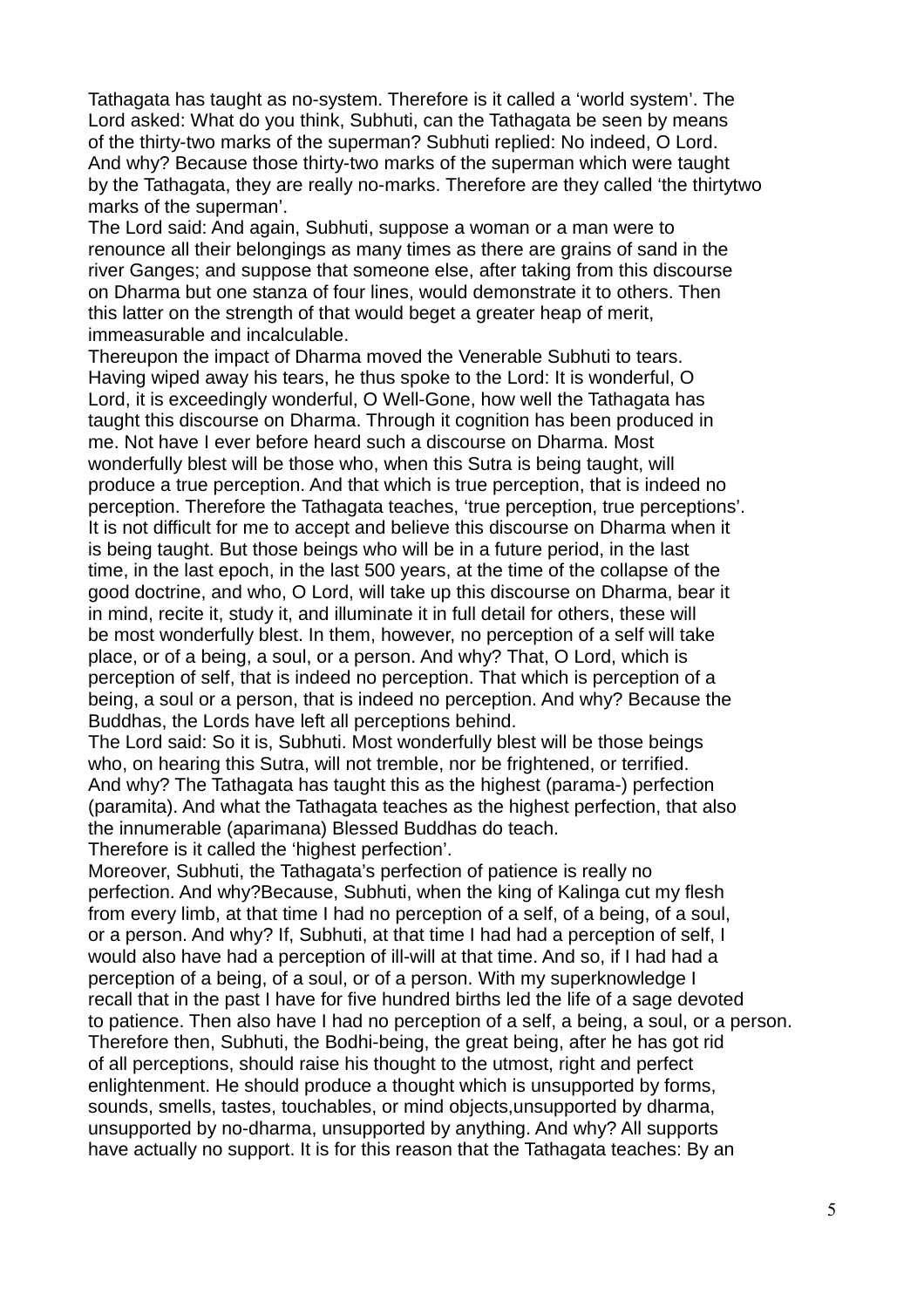unsupported Bodhisattva should a gift be given, not by one who is supported by forms,sounds, smells, tastes, touchables, or mind-objects.

And further, Subhuti, it is for the weal of all beings that a Bodhisattva should give gifts in this manner. And why? This perception of a being, Subhuti, that is just a non-perception. Those all-beings of whom the Tathagata has spoken, they are indeed no-beings. And why? Because the Tathagata speaks in accordance with reality, speaks the truth, speaks of what is, not otherwise. A Tathagata does not speak falsely.

But nevertheless, Subhuti, with regard to that dharma which the Tathagata has fully known and demonstrated, on account of that there is neither truth nor fraud. In darkness a man could not see anything. Just so should be viewed a Bodhisattva who has fallen among things, and who, fallen among things, renounces a gift. A man with eyes would,when the night becomes light and the sun has arisen, see manifold forms. Just so should be viewed a Bodhisattva who has not fallen among things, and who, without having fallen among things, renounces a gift.

Furthermore, Subhuti, those sons and daughters of good family who will take up this discourse on Dharma, will bear it in mind, recite, study, and illuminate it in full detail for others, they have been known, Subhuti, by the Tathagata with his Buddha-cognition, they have been seen, Subhuti, by the Tathagata with his Buddha-eye, they have been fully known by the Tathagata. All these beings, Subhuti, will beget and acquire an immeasurable and incalculable heap of merit. And if, Subhuti, a woman or man should renounce in the morning all their belongings as many times as there are grains of sand in the river Ganges, and if they should do likewise at noon and in the evening, and if in this way they should renounce all their belongings for many hundreds of thousands of millions of milliards of aeons; and someone else, on hearing this discourse on Dharma, would not reject it; then the latter would on the strength of that beget a greater heap of merit, immeasurable and incalculable. What then should we say of him who, after writing it, would learn it, bear it in mind, recite, study and illuminate it in full detail for others? Moreover, Subhuti, (1) unthinkable and (2) incomparable is this discourse on Dharma. (3)The Tathagata has taught it for the weal of beings who have set out in the best, in the most excellent vehicle. Those who will take up this discourse on Dharma, bear it in mind, recite,study and illuminate it in full detail for others, the Tathagata has known them with his Buddha-cognition, the Tathagata has seen them with his Buddha-eye, the Tathagata has fully known them. All these beings, Subhuti, will be blest with an immeasurable heap of merit, they will be blest with a heap of merit unthinkable, incomparable, measureless and illimitable. All these beings, Subhuti, will carry along an equal share of enlightenment. And why? (4)Because it is not possible, Subhuti, that this discourse on Dharma could be heard by beings of inferior resolve, nor by such as have a self in view, a being, a soul, or a person. Nor can beings who have not taken the pledge of Bodhi-beings either hear this discourse on Dharma,or take it up, bear it in mind, recite or study it. That cannot be. (1) Moreover, Subhuti, the spot of earth where this Sutra will be revealed, that spot of earth will be worthy of worship by the whole world with its Gods, men and Asuras, worthy of being saluted respectfully, worthy of being honoured by circumambulation, like a shrine will be that spot of earth. And yet Subhuti, those sons and daughters of good family, who will take up these very Sutras,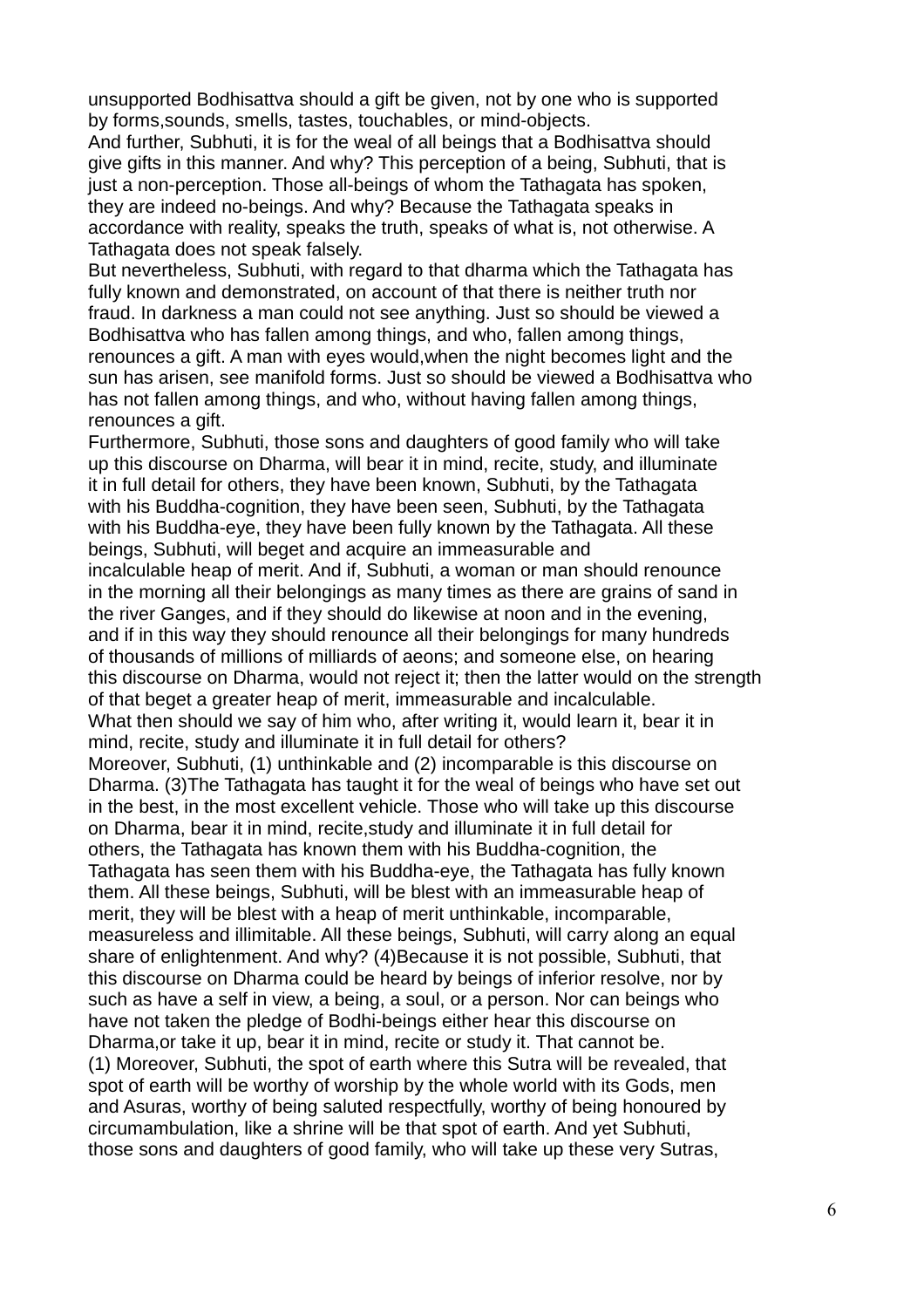and will bear them in mind, recite and study them, they will be humbled,well humbled they will be! And why? The impure deeds which these beings have done in their former lives, and which are liable to lead them into the states of woe, in this very life they will, by means of that humiliation, (2) annul those impure deeds of their former lives,and (3) they will reach the enlightenment of a Buddha.

With my superknowledge, Subhuti, I recall that in the past period, long before Dipankara, the Tathagata, Arhat, fully Enlightened One, during incalculable, quite incalculable aeons, I gave satisfaction by loyal service to 84,000 million milliards of Buddhas, without ever becoming again estranged from them. But the heap of merit, Subhuti, from the satisfaction I gave to those Buddhas and Lords without again becoming estranged from them compared with the heap of merit of those who in the last time, the last epoch, the last five hundred years, at the time of the collapse of the good doctrine, will take up these very Sutras, bear them in mind,recite and study them, and will illuminate them in full detail for others, it does not approach one hundredth part, not one thousandth part, nor a one hundred thousandth part, not a ten millionth part, nor a one hundred millionth part, nor a 100,000 millionth part. It does not bear number, nor fraction, nor counting, nor similarity, nor comparison, nor resemblance. (4) If moreover, Subhuti, I were to teach, the heap of merit of those sons and daughters of good family, and how great a heap of merit they will at that time beget and acquire, beings would become frantic and confused. Since, however, Subhuti, the Tathagata has taught this discourse on Dharma as unthinkable, so just an unthinkable karma result should be expected from it.

[(Subhuti asked: How, O Lord, should one set out in the Bodhisattva-vehicle stand, how progress, how control his thoughts? The Lord replied: Here, Subhuti, someone who has set out in the Bodhisattva-vehicle should produce a thought in this manner: 'all beings I must lead to Nirvana, into that Realm of Nirvana which leaves nothing behind; and yet, after beings have thus been led to Nirvana, no being at all has been led to Nirvana'. And why? If in a Bodhisattva the notion of a 'being' should take place, he could not be called a 'Bodhi-being'.

And likewise if the notion of a soul, or a person should take place in him.)] And why? He who has set out in the Bodhisattva-vehicle he is not one of the dharmas.

What do you think Subhuti, is there any dharma by which the Tathagata, when he was with Dipankara the Tathagata, has fully known the utmost, right and perfect enlightenment? Subhuti replied: There is not any dharma by which the Tathagata, when he was with the Tathagata Dipankara, has fully known the utmost, right and perfect enlightenment. The Lord said: It is for this reason that the Tathagata Dipankara then predicted of me: 'You, young Brahmin, will be in a future period a Tathagata, Arhat, fully Enlightened, by the name of Shakyamuni!'

And why? 'Tathagata', Subhuti, is synonymous with true Suchness (tathata). And whosoever,Subhuti, were to say, 'The Tathagata has fully known the utmost, right and perfect enlightenment', he would speak falsely. And why? [(There is not any dharma by which the Tathagata has fully known the utmost, right and perfect enlightenment. And that dharma which the Tathagata has fully known and demonstrated, on account of that there is neither truth nor fraud.)] Therefore the Tathagata teaches, all dharmas are the Buddha's own and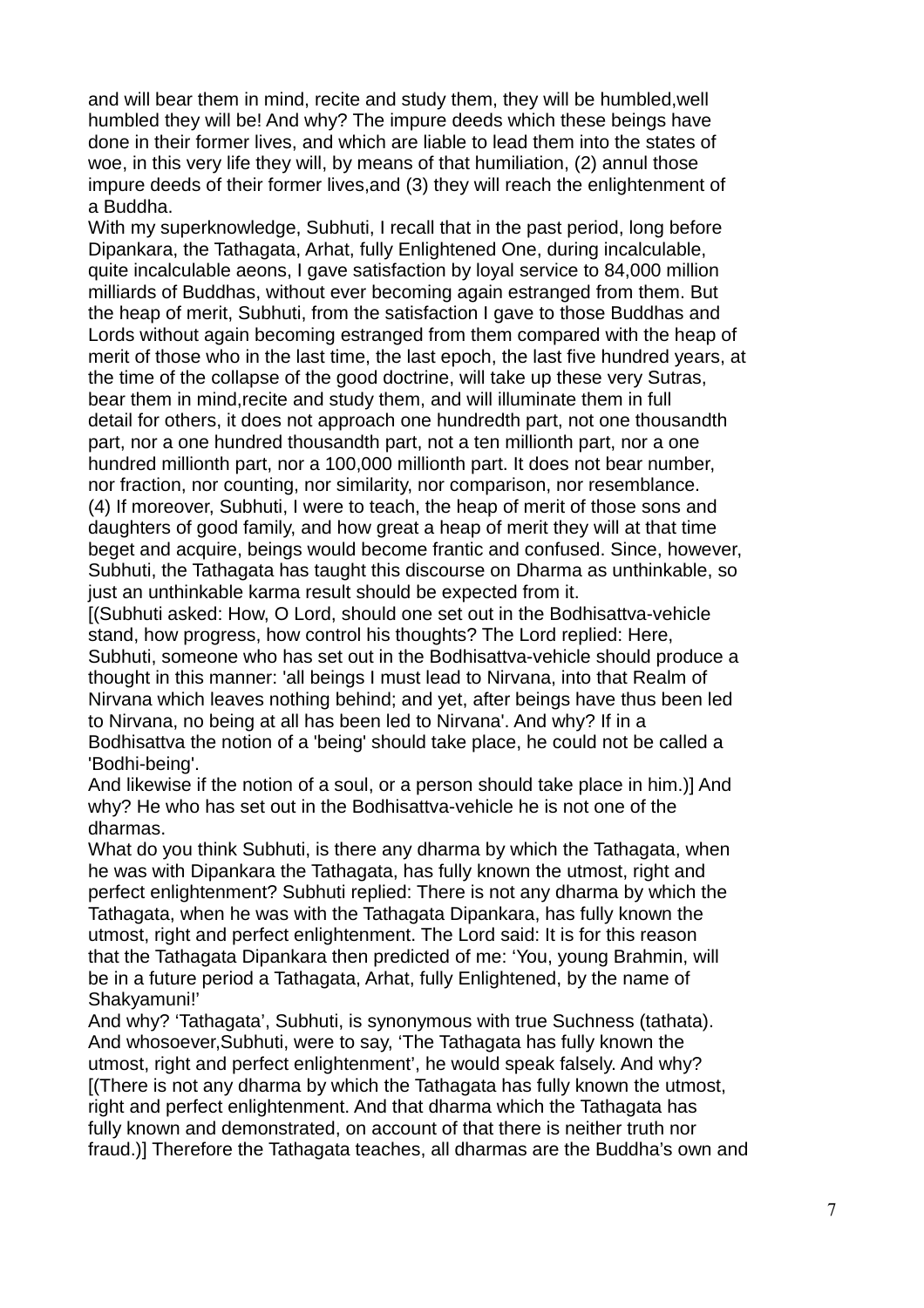special dharmas'. And why? 'All-dharmas', Subhuti, have as no-dharmas been taught by the Tathagata. Therefore all dharmas are called the Buddha's own and special dharmas. [(Just as a man, Subhuti, might be endowed with a body, a huge body.)] Subhuti said: That man of whom the Tathagata spoke as 'endowed with a body, a huge body', as a no-body he has been taught by the Tathagata. Therefore is he called, 'endowed with a body, a huge body'. The Lord said: So it is, Subhuti. The Bodhisattva who would say, I will lead beings to Nirvana', he should not be called a 'Bodhi-being'. And why? Is there, Subhuti, any dharma named 'Bodhi-being'? Subhuti replied: No indeed, O Lord. The Lord said: Because of that the Tathagata teaches, 'selfless are all dharmas, they have not the character of living beings, they are without a living soul, without personality'. [(If any Bodhisattva should say, 'I will create harmonious Buddhafields')], he likewise should not be called a Bodhi-being. [(And why? 'The harmonies of Buddhafields, the harmonies of Buddhafields', Subhuti, as no-harmonies have they been taught by the Tathagata. Therefore he spoke of 'harmonious Buddhafields'.)] The Bodhisattva, however, Subhuti, who is intent on 'without self are the dharmas, without self are the dharmas', him the Tathagata, the Arhat, the fully Enlightened One has declared to be a Bodhi-being, a great being.

What do you think, Subhuti, does the fleshly eye of the Tathagata exist? Subhuti replied: So it is, O Lord, the fleshly eye of the Tathagata does exist. The Lord asked: What do you think,Subhuti, does the Tathagata's heavenly eye exist, his wisdom eye, his Dharma-eye, his Buddha-eye? Subhuti replied: So it is, O Lord, the heavenly eye of the Tathagata does exist,and so does his wisdom eye, his Dharma-eye and his Buddha-eye.

The Lord said: What do you think, Subhuti, has the Tathagata used the phrase, 'as many grains of sand as there are in the great river Ganges'? Subhuti replied: So it is, O Lord, so it is,O Well-Gone! The Tathagata has done so. The Lord asked: What do you think, Subhuti, if there were as many Ganges rivers as there are grains of sand in the great river Ganges, and if there were as many world systems as there are grains of sand in them, would those world systems be many? Subhuti replied: So it is, O Lord, so it is, O Well-Gone, these world systems would be many. The Lord said: As many beings as there are in these world systems,of them I know, in my wisdom, the manifold trends of thought. And why? 'Trends of thought,trends of thought', Subhuti, as no trends have they been taught by the Tathagata. Therefore are they called 'trends of thought'. And why? Past thought is not got at; future thought is not got at; present thought is not got at.

What do you think, Subhuti, if a son or daughter of good family had filled this world system of 1,000 million worlds with the seven precious things, and then gave it as a gift to the Tathagatas, the Arhats, the fully Enlightened Ones, would they on the strength of that beget a great heap of merit? Subhuti replied: they would, O Lord, they would, O Well-Gone! The Lord said: So it is, Subhuti, so it is. On the strength of that this son or daughter of good family would beget a great heap of merit, immeasurable and incalculable. But if, on the other hand,there were such a thing as a heap of merit, the Tathagata would not have spoken of a 'heap of merit'.

What do you think, Subhuti, is the Tathagata to be seen by means of the accomplishment of his form-body? Subhuti replied: No indeed, O Lord, the Tathagata is not to be seen by means of the accomplishment of his form-body.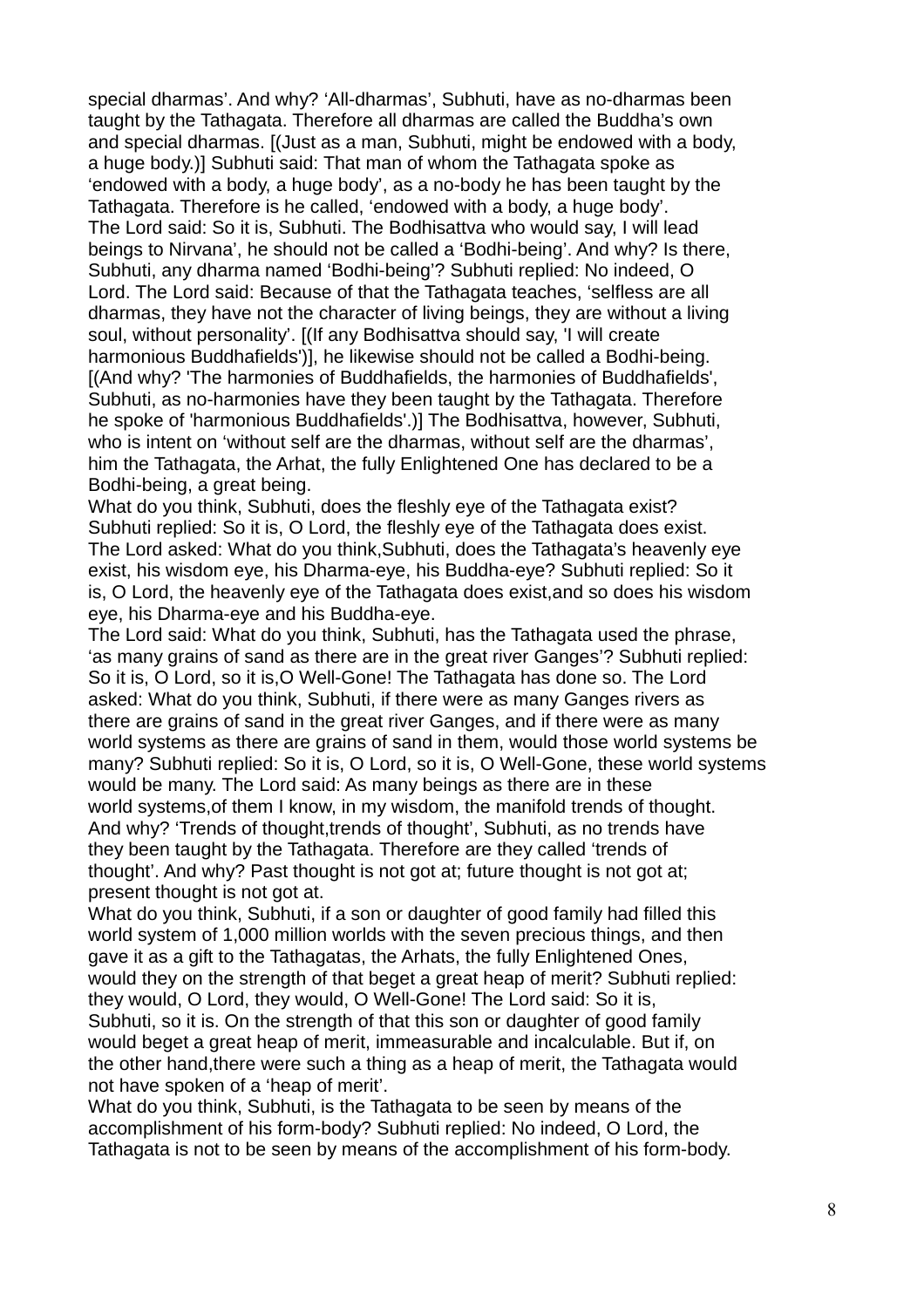And why? 'Accomplishment of his form-body,accomplishment of his formbody', this, O Lord, has been taught by the Tathagata as no accomplishment. Therefore is it called 'accomplishment of his form-body'. The Lord asked:What do you think, Subhuti, is the Tathagata to be seen through his possession of marks?Subhuti replied: No indeed, O Lord. And why? This possession of marks, O Lord, which has been taught by the Tathagata, as a no-possession of no-marks this has been taught by the Tathagata. Therefore is it called 'possession of marks'.

The Lord asked: What do you think, Subhuti, does it occur to the Tathagata, 'by me has Dharma been demonstrated'? Whosoever, Subhuti, would say, 'the Tathagata has demonstrated Dharma', he would speak falsely, he would misrepresent me by seizing on what is not there. And why? 'Demonstration of dharma, demonstration of dharma', Subhuti, there is not any dharma which could be got at as a demonstration of dharma.

Subhuti asked: Are there, O Lord, any beings in the future, in the last time, in the last epoch,in the last 500 years, at the time of the collapse of the good doctrine who, on hearing such dharmas, will truly believe? The Lord replied: They, Subhuti, are neither beings nor nobeings. And why? 'Beings, beings',

Subhuti, the Tathagata has taught that they are all nobeings.

Therefore has he spoken of 'all beings'.

What do you think, Subhuti, is there any dharma by which the Tathagata has fully known the utmost, right and perfect enlightenment? Subhuti replied: No indeed, O Lord, there is not any dharma by which the Tathagata has fully known the utmost, right and perfect enlightenment. The Lord said: So it is, Subhuti, so it is. Not even the least (anu) dharma is there found or got at. Therefore is it called 'utmost (anuttara), right and perfect enlightenment'. Furthermore,Subhuti, self-identical (sama) is that dharma, and nothing is therein at variance (vishama).Therefore is it called 'utmost, right (samyak) and perfect (sam-) enlightenment'. Self-identical through the absence of a self, a being, a soul, or a person, the utmost, right and perfect enlightenment is fully known as the totality of all the wholesome dharmas. 'Wholesome dharmas, wholesome dharmas', Subhuti yet as no-dharmas have they been taught by the Tathagata. Therefore are they called 'wholesome dharmas'.

And again, Subhuti, if a woman or man had piled up the seven precious things until their bulk equaled that of all the Sumerus, kings of mountains, in the world system of 1,000 million worlds, and would give them as a gift; and if, on the other hand, a son or daughter of good family would take up from this Prajnaparamita, this discourse on Dharma, but one stanza of four lines, and demonstrate it to others, compared with his heap of merit the former heap of merit does not approach one hundredth part, etc., until we come to, it will not bear any comparison.

What do you think, Subhuti, does it occur to a Tathagata, 'by me have beings been set free'?Not thus should you see it, Subhuti! And why? There is not any being whom the Tathagatahas set free. Again, if there had been any being whom the Tathagata had set free, then surely there would have been on the part of the Tathagata a seizing of a self, of a being, of a soul, of a person. 'Seizing of a self', as a no-seizing, Subhuti, has that been taught by the Tathagata. And yet the foolish common people have seized upon it. 'Foolish common people', Subhuti, as really no people have they been taught by the Tathagata. Therefore are they called 'foolish common people'.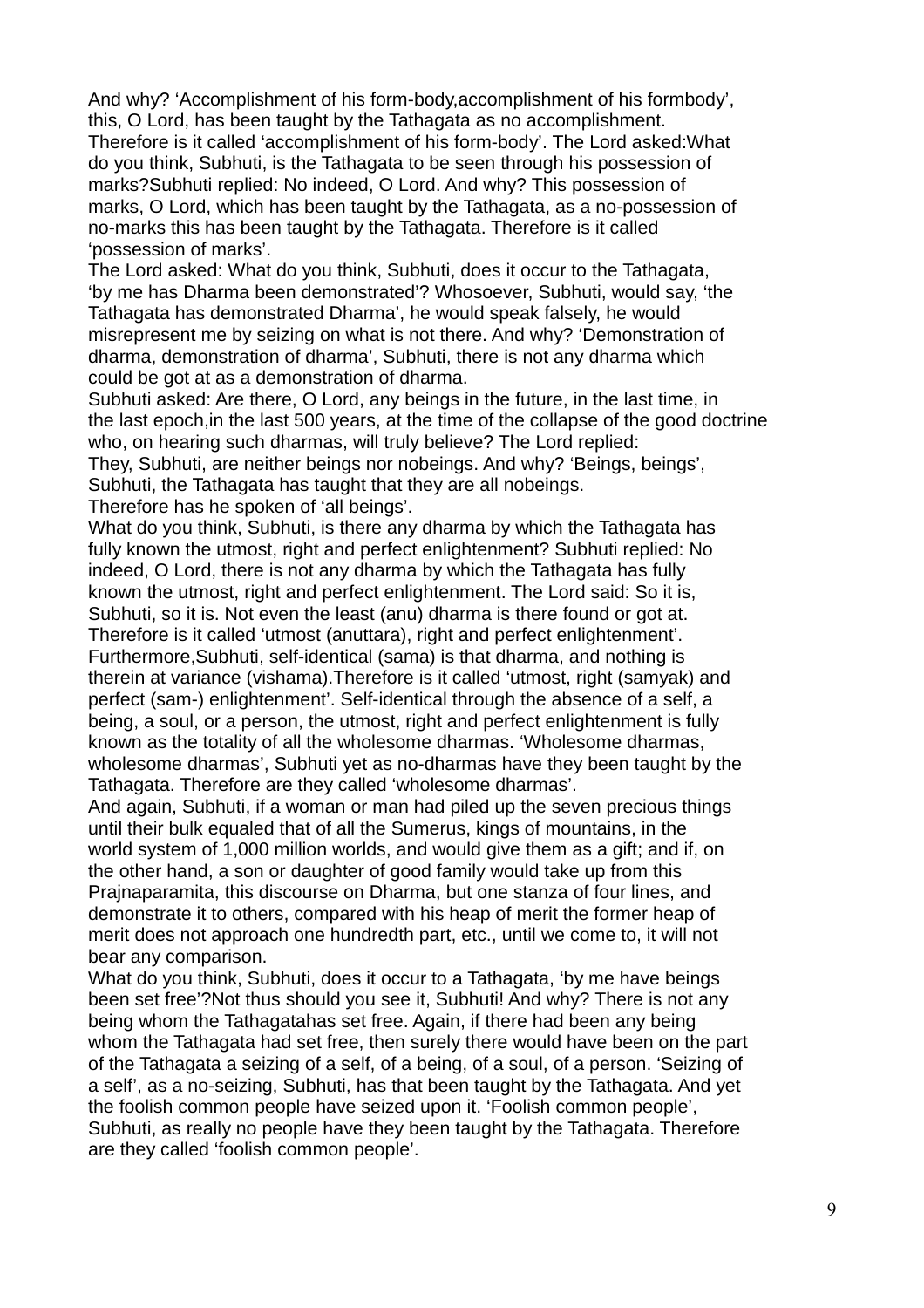What do you think, Subhuti, is the Tathagata to be seen by means of his possession of marks?Subhuti replied: No indeed, O Lord. The Lord said: If, Subhuti, the Tathagata could be recognized by his possession of marks, then also the universal monarch would be a Tathagata. Therefore the Tathagata is not to be seen by means of his possession of marks. Subhuti then said: As I, O Lord, understand the Lord's teaching, the Tathagata is not to be seen through his possession of marks. Further the Lord taught on that occasion the following stanzas:

*Those who by my form did see me,*

*And those who followed me by voice*

*Wrong the efforts they engaged in,*

*Me those people will not see.*

*From the Dharma should one see the Buddhas,*

*From the Dharmabodies comes their guidance.*

*Yet Dharma's true nature cannot be discerned,*

*And no one can be conscious of it as an object.*

What do you think, Subhuti, has the Tathagata fully known the utmost, right and perfect enlightenment through his possession of marks? Not so should you see it, Subhuti. And why?Because the Tathagata could surely not have fully known the utmost, right and perfect enlightenment through his possession of marks.

Nor should anyone, Subhuti, say to you, 'those who have set out in the Bodhisattva-vehicle have conceived the destruction of a dharma, or its annihilation'. Not so should you see it,Subhuti! For those who have set out in the Bodhisattva-vehicle have not conceived the destruction of a dharma, or its annihilation.

And again, Subhuti, if a son or daughter of good family had filled with the seven precious things as many world systems as there are grains of sand in the river Ganges, and gave themas a gift to the Tathagatas, Arhats, fully Enlightened Ones, and if on the other hand a Bodhisattva would gain the patient acquiescence in dharmas which are nothing of themselves and which fail to be produced, then this latter would on the strength of that beget a greater heap of merit, immeasurable and incalculable.

Moreover, Subhuti, the Bodhisattva should not acquire a heap of merit. Subhuti said: Surely,O Lord, the Bodhisattva should acquire a heap of merit?

The Lord said: 'Should acquire',Subhuti, not 'should seize upon.' Therefore is it said, 'should acquire'.

Whosoever says that the Tathagata goes or comes, stands, sits or lies down, he does not understand the meaning of my teaching. And why? 'Tathagata' is called one who has not gone anywhere, nor come from anywhere. Therefore is he called 'the Tathagata, the Arhat, the fully Enlightened One'.

And again, Subhuti, if a son or daughter of good family were to grind as many world systems as there are particles of dust in this great world system of 1,000 million worlds, as finely as they can be ground with incalculable vigour, and in fact reduce them to something like a collection of atomic quantities, what do you think, Subhuti, would that be an enormous collection of atomic quantities? Subhuti replied: So it is, O Lord, so it is, O Well-Gone,enormous would that